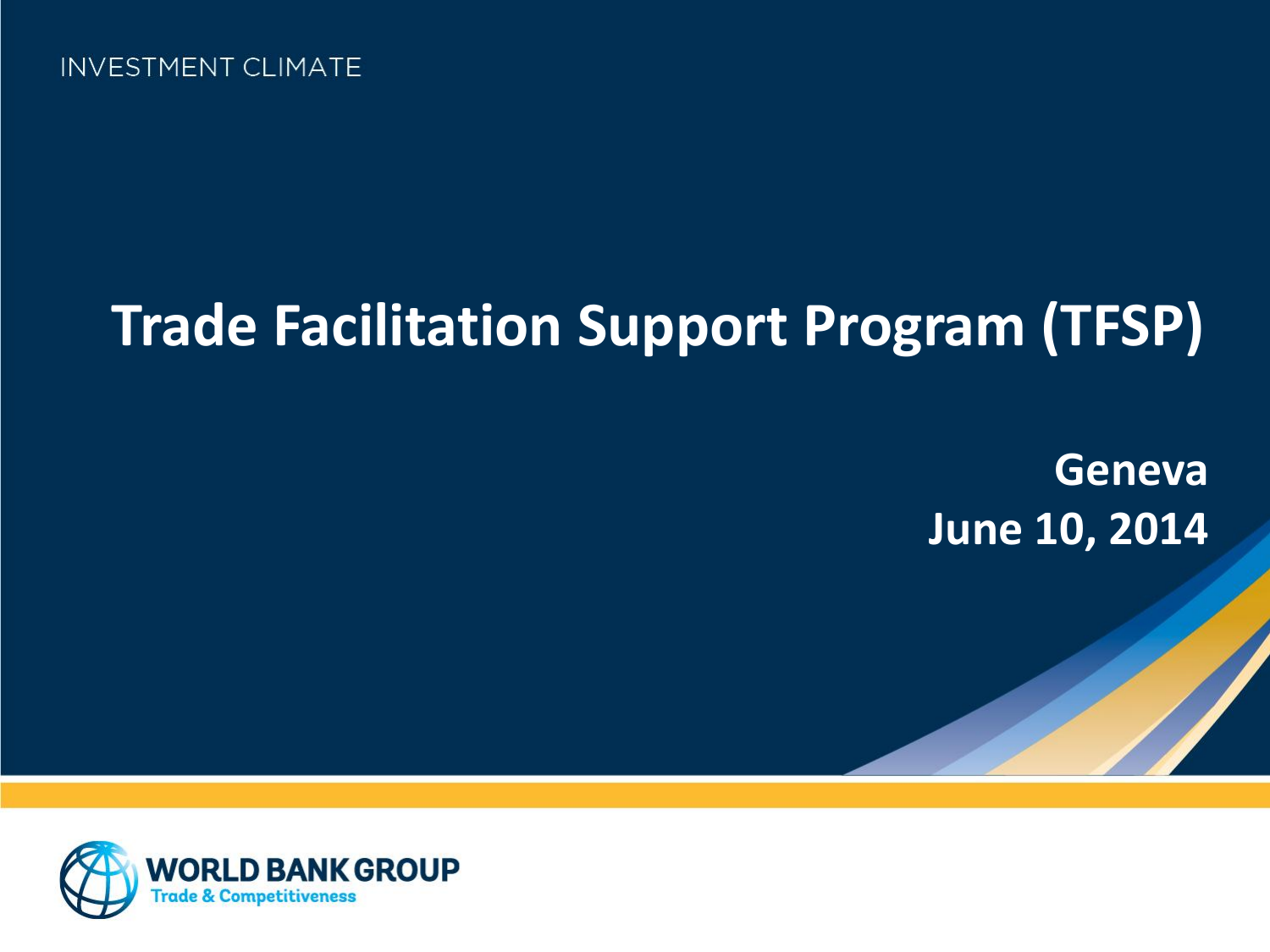### **Contents**



#### **World Bank Group Trade Facilitation Support**

**World Bank Group Implementation of Trade Facilitation Support Program**

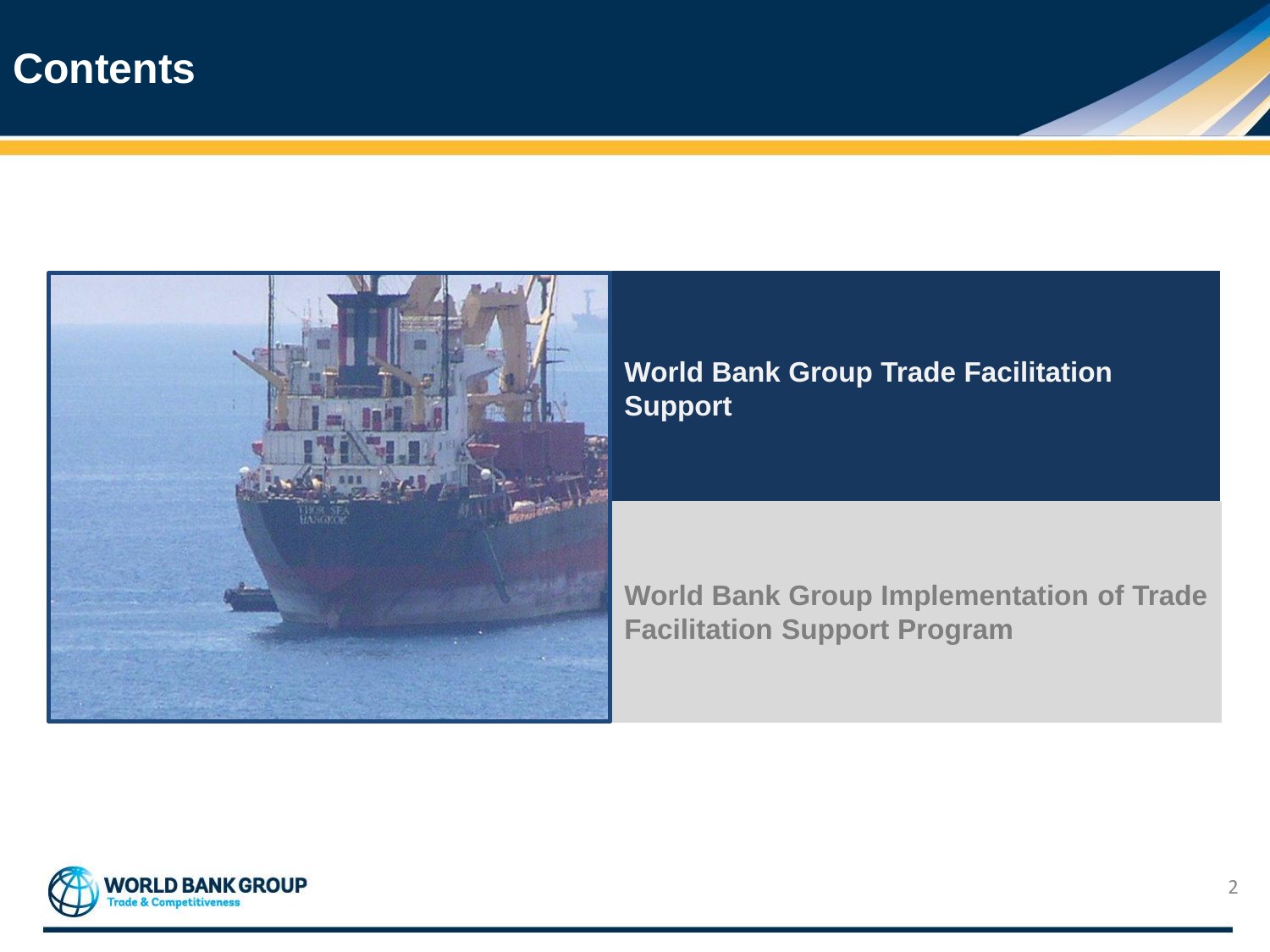## **World Bank Group Trade Facilitation Support (1/3)**

- World Bank Group is a major provider of trade related assistance throughout the world
- Fiscal year 2013 \$5.8 billion devoted to trade facilitation projects
- Two thirds devoted to low or lower middle income countries
- Program includes:
	- $\triangleright$  Knowledge and analytical products
	- $\triangleright$  Diagnostics
	- $\triangleright$  Technical assistance and advisory services
	- $\triangleright$  Financing for major projects
	- Research and data products (LPI/Doing Business)
- Over 120 customs and border management projects over past 20 years

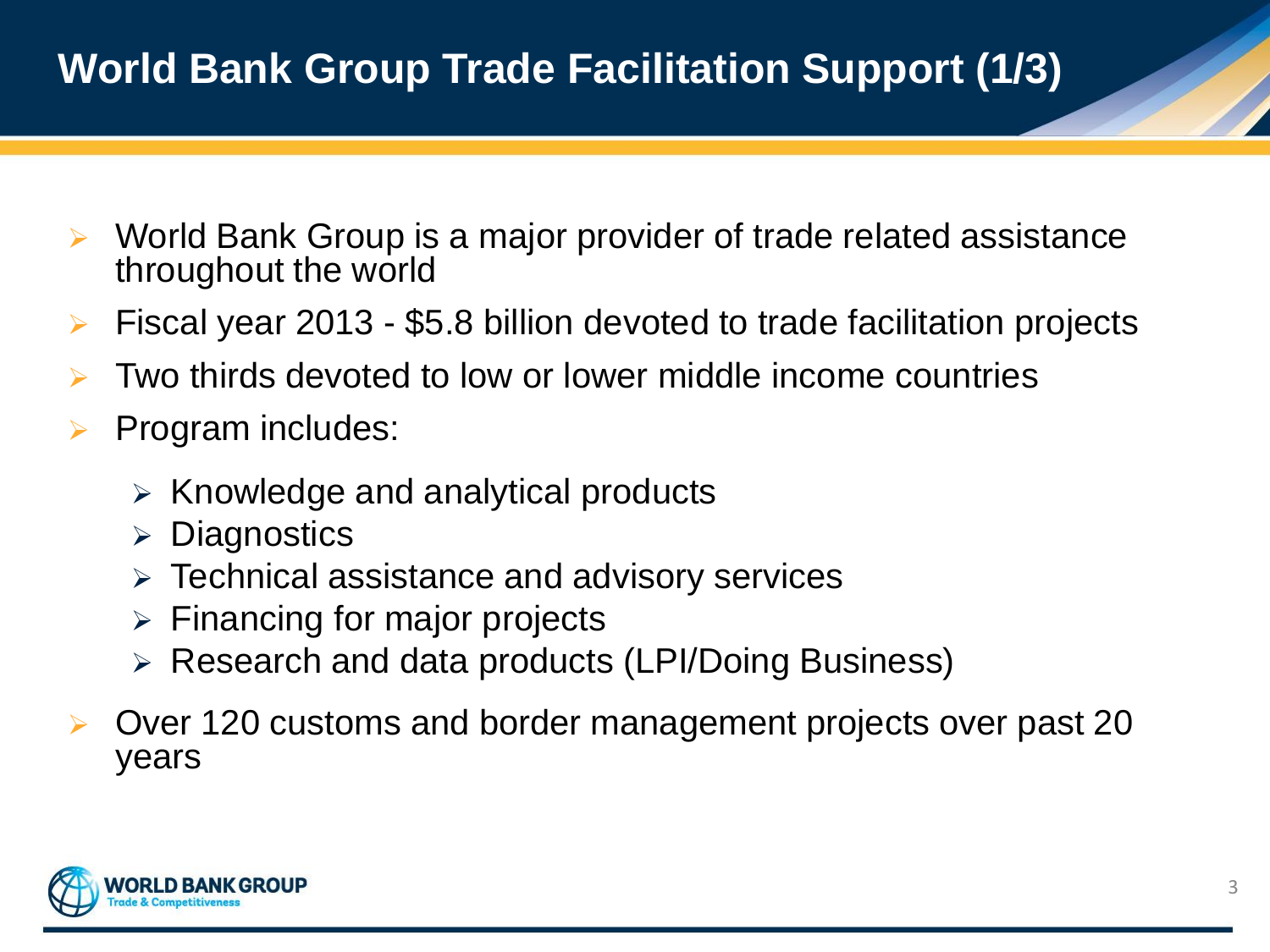#### **Focus on three themes critical to improving trade competitiveness:**

### **Institutions**

- Customs and border management agency modernization
- Adoption of simplified and harmonized procedures in line with international standards (WTO/WCO)
- $\triangleright$  ICT

### **Infrastructure**

- $\triangleright$  Ports
- $\triangleright$  Border facilities
- $\triangleright$  Road and rail networks

### **Logistics Services**

- $\triangleright$  Trucking
- $\triangleright$  Forwarding and clearing

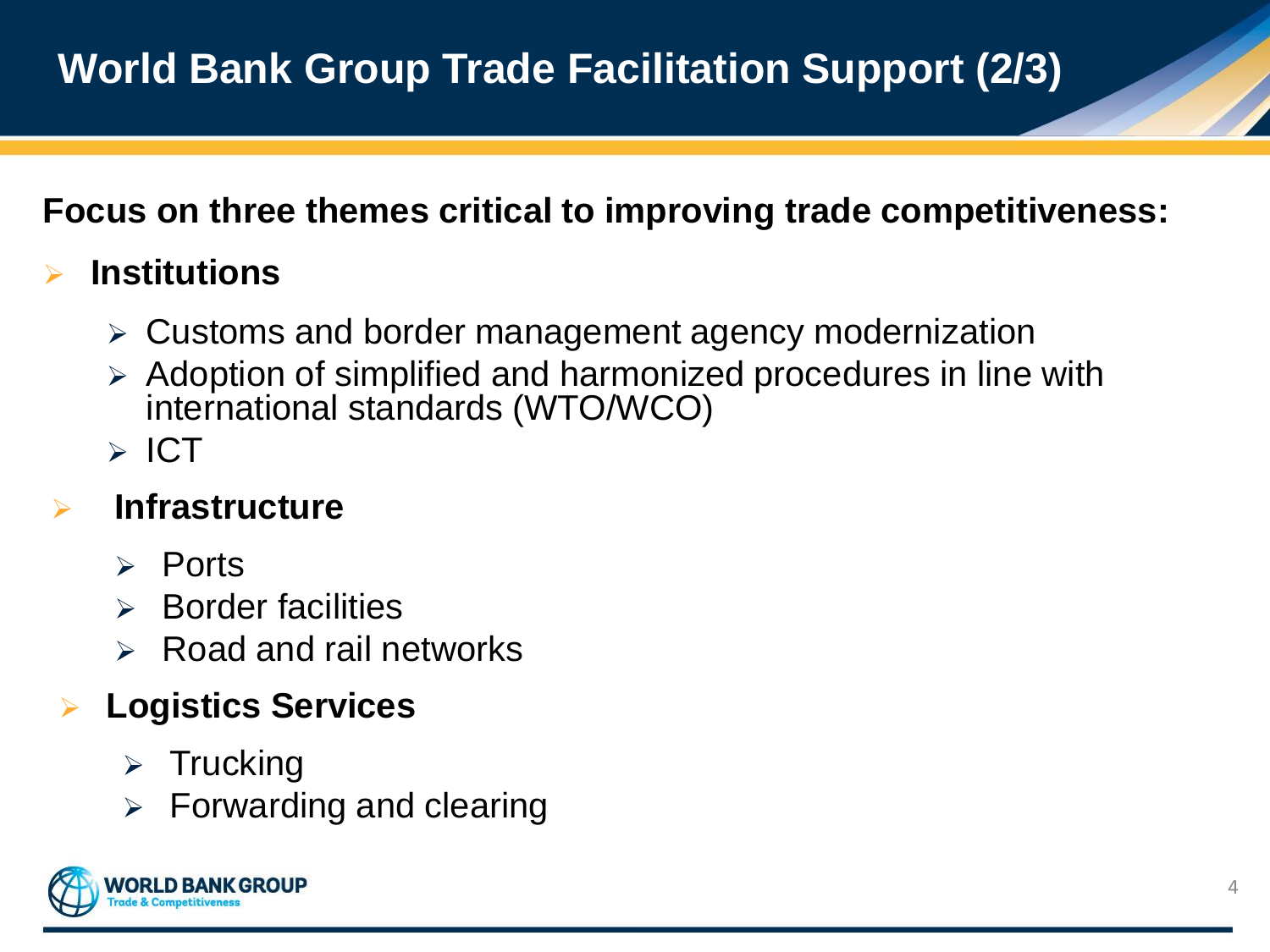#### **Bank Group trade facilitation projects typically align closely with TFA measures:**

- Trade Information Portals and National Single Window systems
- Legal and regulatory framework review and modernization
- Procedural simplification and harmonization
- National Trade Facilitation Committees to improve inter-agency coordination and public/private dialogue

#### **Often part of broader trade and transport projects**

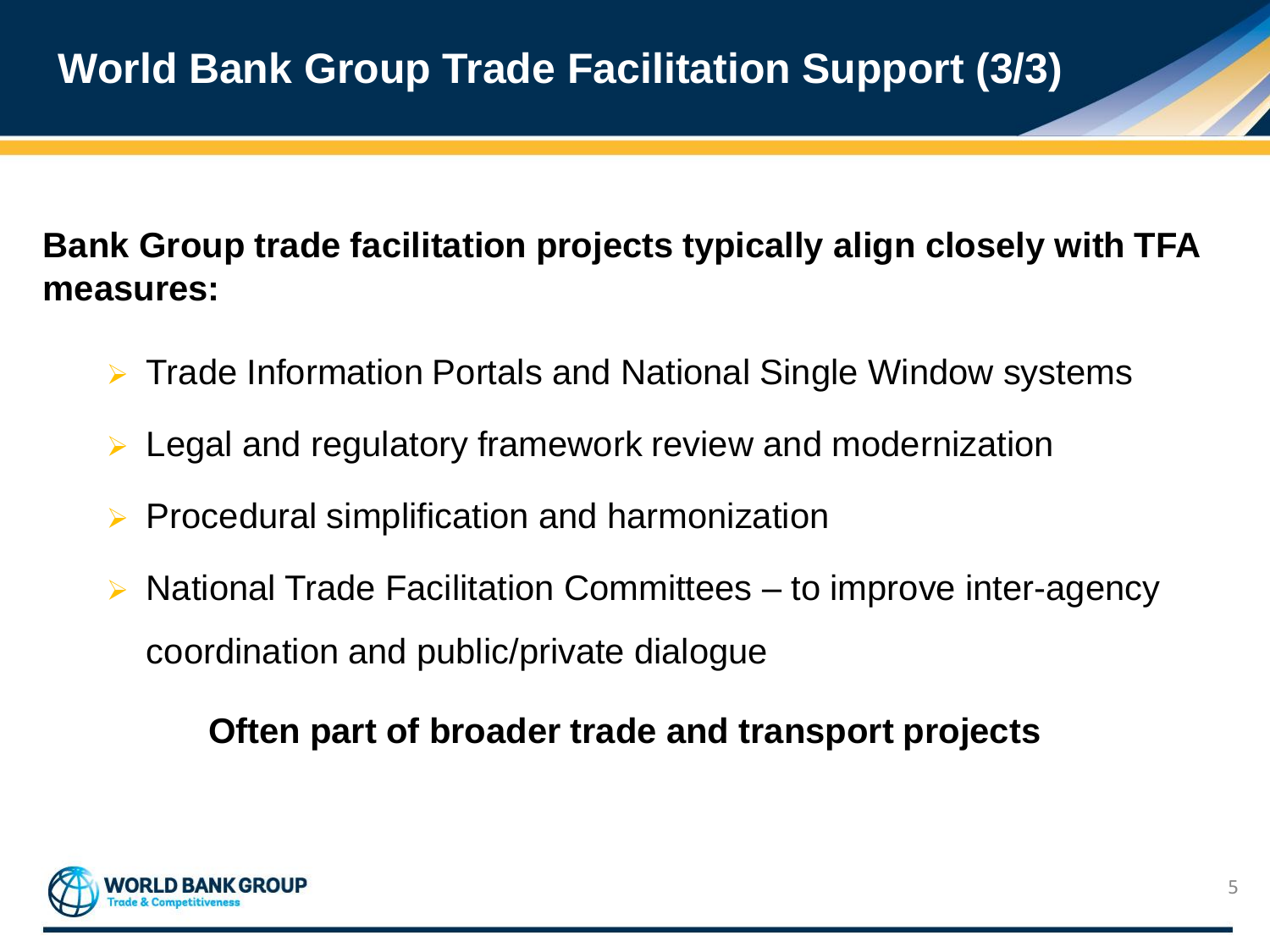### **Contents**



**World Bank Group Trade Facilitation Support**

**World Bank Group Implementation of Trade Facilitation Support Program**

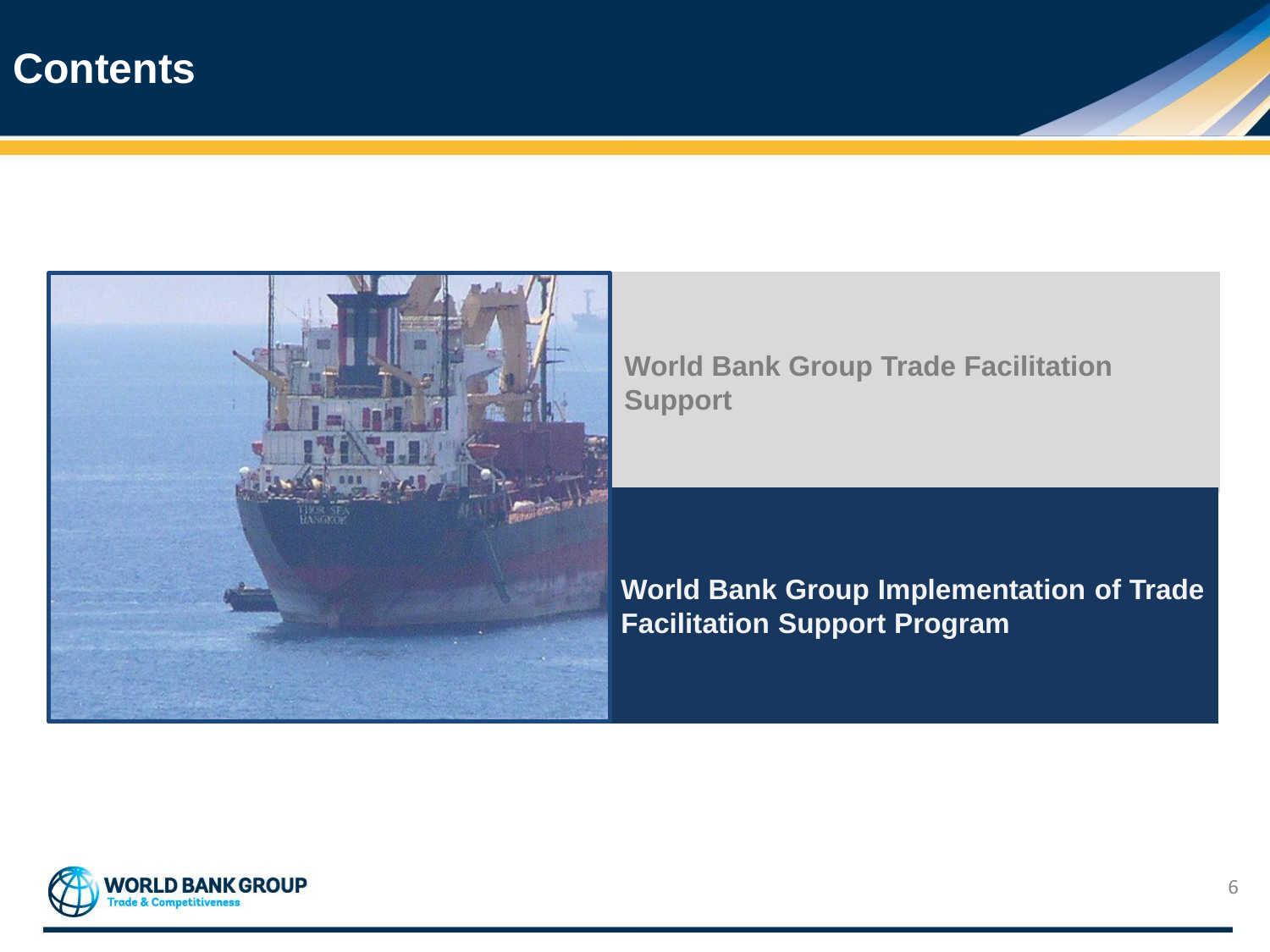## **TFSP Preparation & Implementation Support**

#### **Program Objective**

**Assist developing countries reform their trade facilitation laws, procedures, processes & systems to in a manner consistent with the WTO TFA.**



#### **Program Features**

- ─ Implementation focused TFA+ +
- WBG executed
- Rapid response capability
- Deep engagement with the private sector
- Strong monitoring, evaluation & results framework
- ─ Complementary & sequenced TA activity
- WBG presence in most countries
- Global expertise

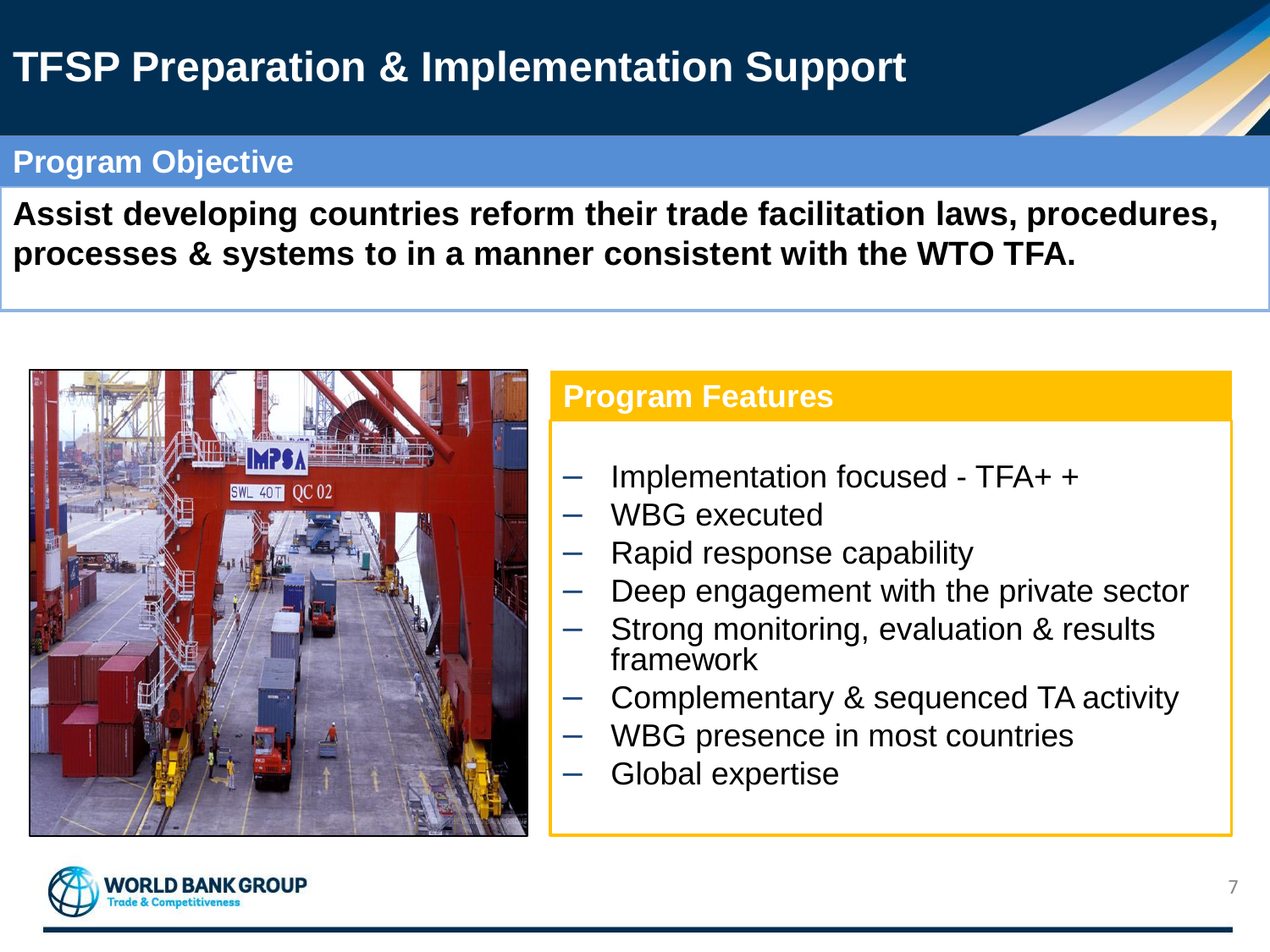## **TFSP Components (1 of 2)**

#### **Provision of TA - Examples**

- Assistance to **schedule commitments** and **implementation timelines**
- Support and strengthen **national trade facilitation committees**
- Review/revision and drafting of **trade-related laws** and **implementation regulations**  to ensure alignment with the TFA
- Simplification, streamlining and harmonization of **trade procedures and documents**  to reduce time and cost to trade including the implementation of a risk based approach
- Review of **inter-agency coordination** and design of institutional capacity building plans

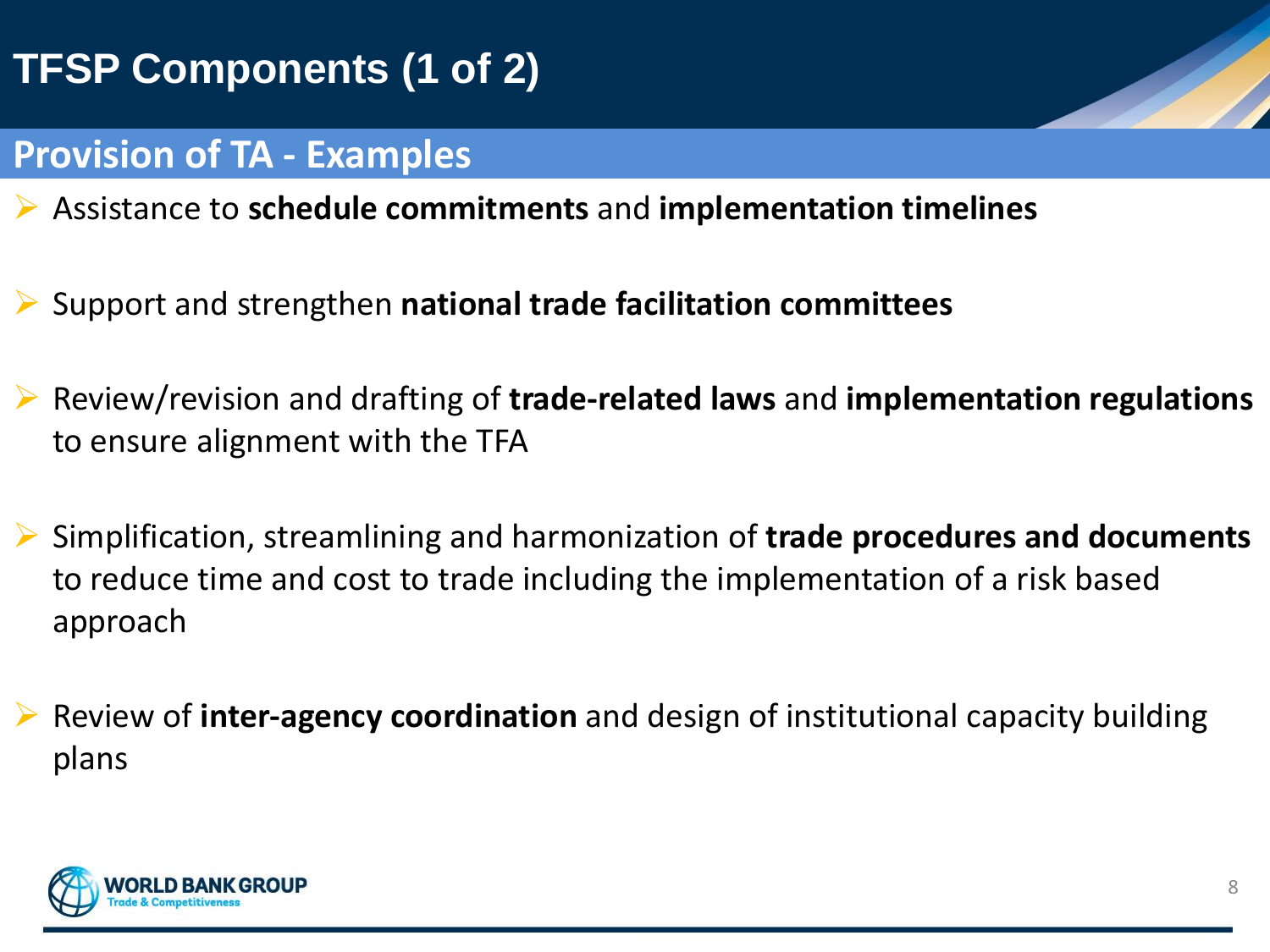## **TFSP Components (2 of 2)**

### **Knowledge, Learning and Management**

- Development of **knowledge, learning and measurement toolkits and initiatives**, with the WBG Trade and International Integration Team of the Development Economics Research Group
- **Benchmarking of progress in TFA implementation**, impact assessments, evaluations, and result measurement
- **Peer-to-peer learning** and experience-sharing events within and across regions

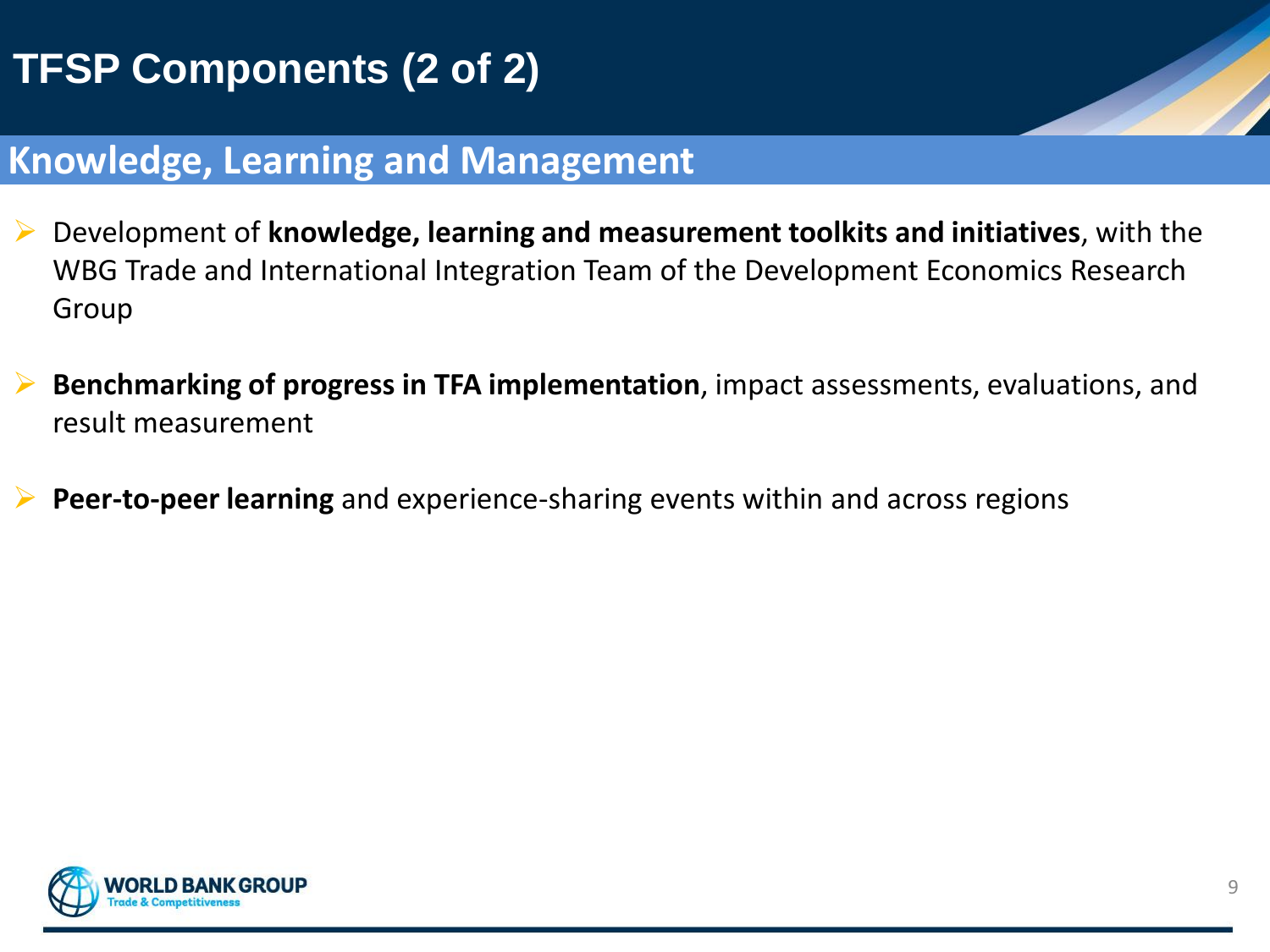## **Program Sequencing of TFSP**

#### **WBG will support countries to align to the WTO TFA – All Categories**

#### **Phase 1**

- Validation and review of Country Self Assessment
- Produce Reform Map
- Propose Sequence of Activities and Timeline
- Set up NTF committee to lead the reform program
- Support the categorization & commitment process
- Review inter-agency coordination.

#### **Phase 2**

- Identification and support in implementing Quick Wins and medium terms reforms
- Improve transparency and predictability for traders
- Review and align relevant trade laws
- •Harmonization, simplification of procedures & systems
- Border agency coordination
- Risk management
- Support trade facilitation through innovative technology

#### **Phase 3**

- Support design and software for ICT tools to implement deeper and more systemic reforms
- •Assistance with leveraging funds from the WB and other partners for longer term, large-scale ICT implementation, and infrastructure and institutional development projects

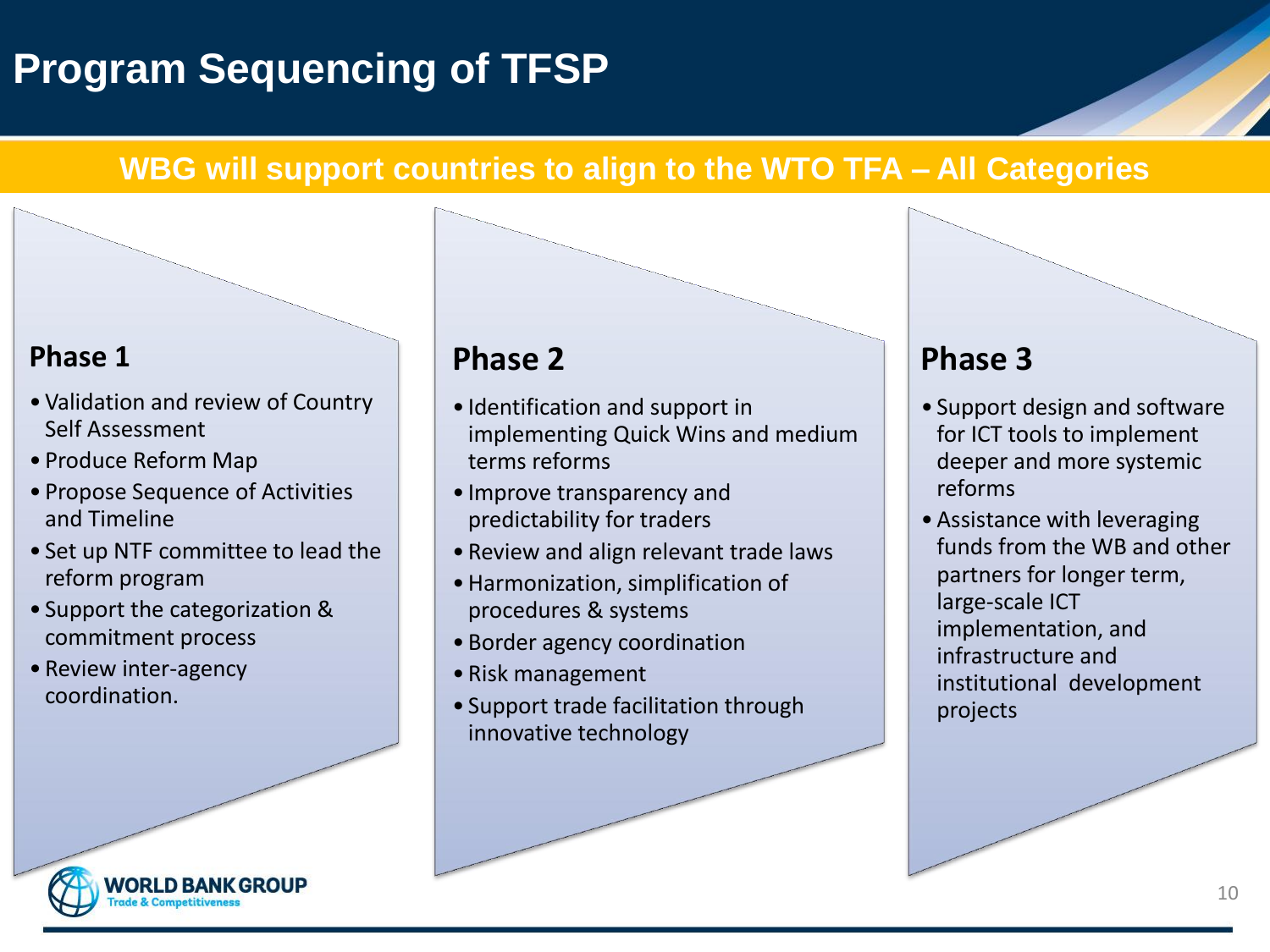## **Importance of Reform Implementation Sequencing**



#### **Automation (10.4 Single Window)**

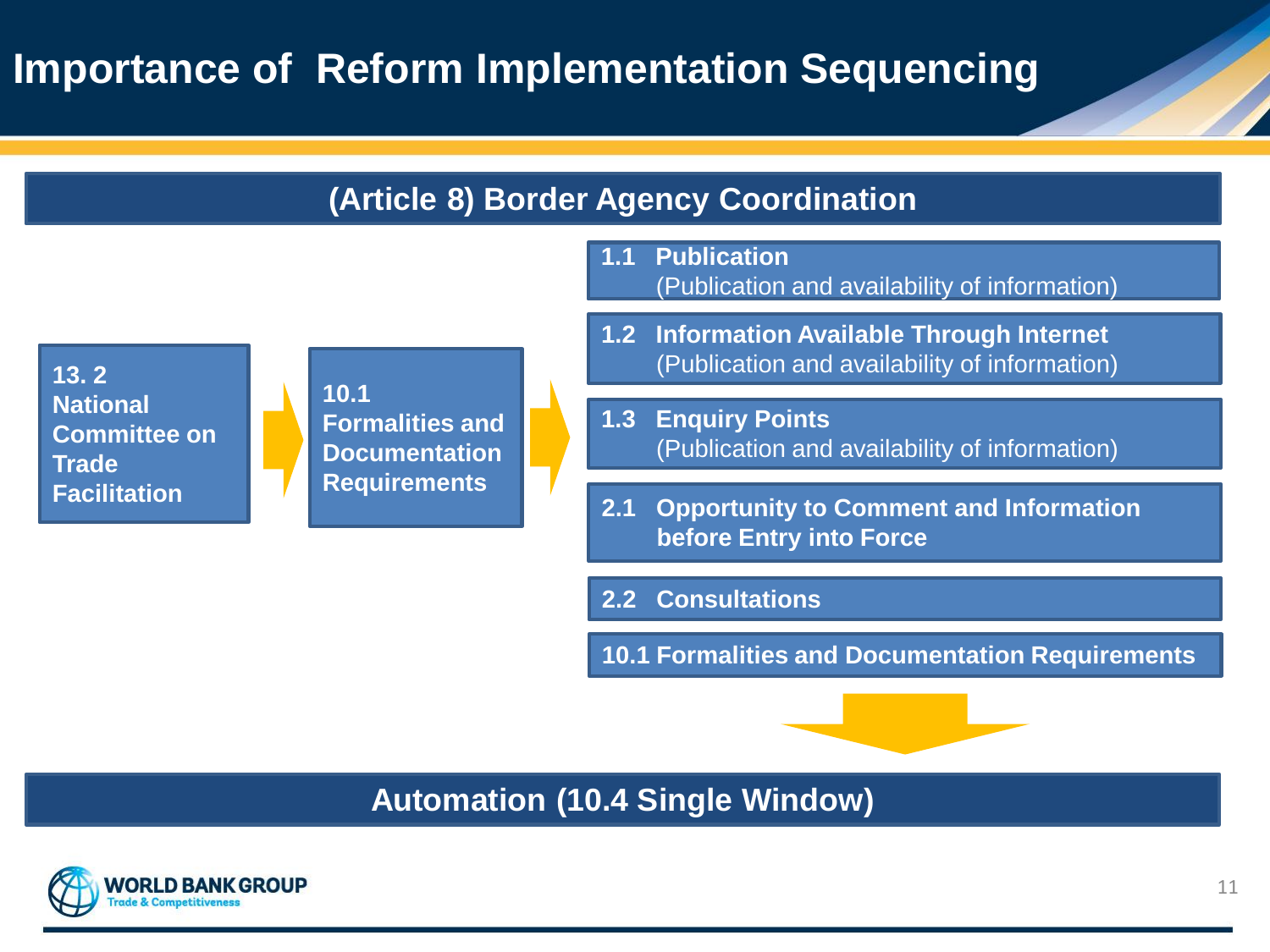### **TFSP Process**

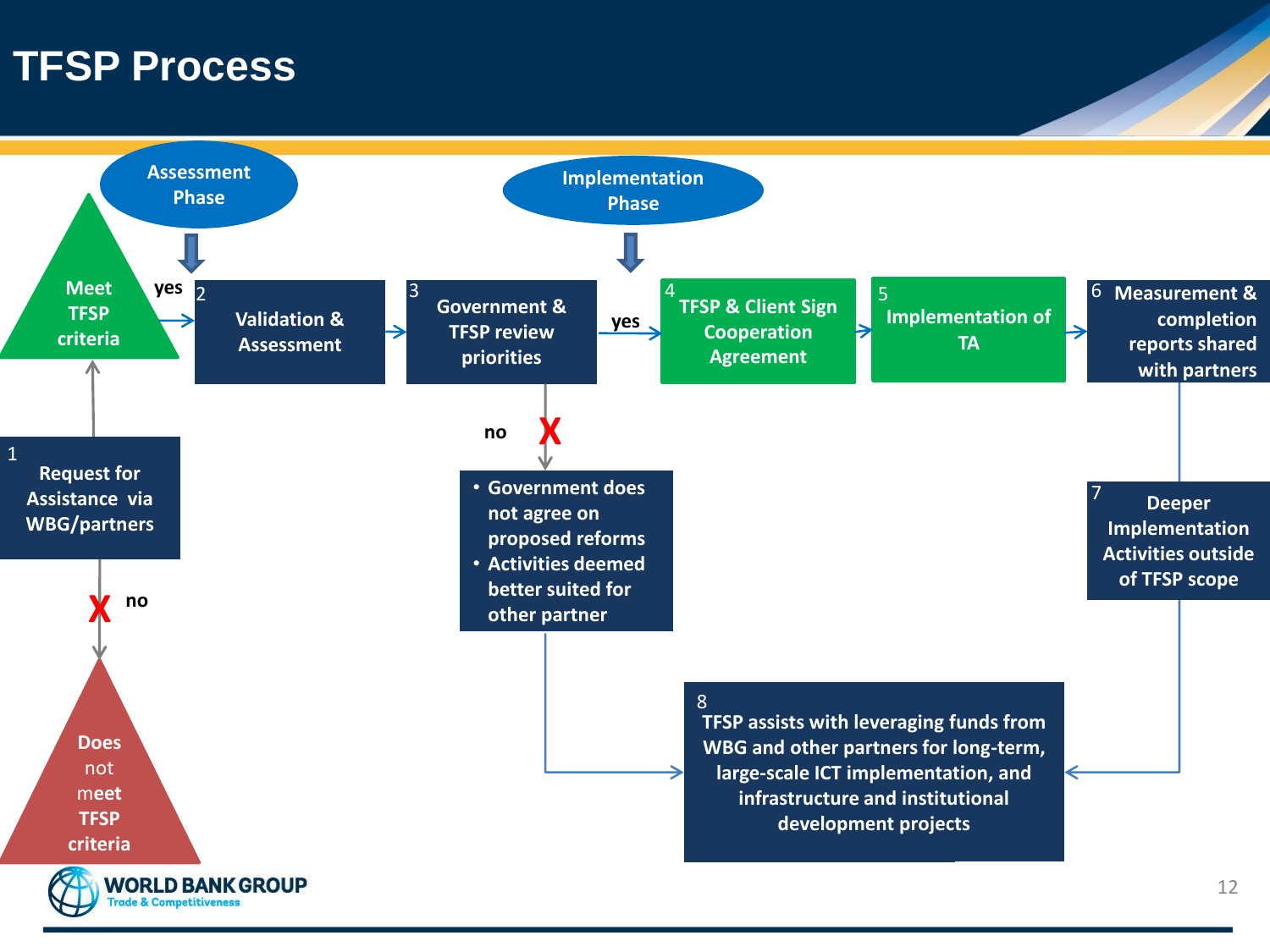### **TFSP Partners**



Commission











Schweizerische Eidgenossenschaft Confédération suisse Confederazione Svizzera Confederaziun svizra



## **Financial Commitment of US\$30 Million to date Initial Program Time Frame: June 2014 – June 2019**



 $15$